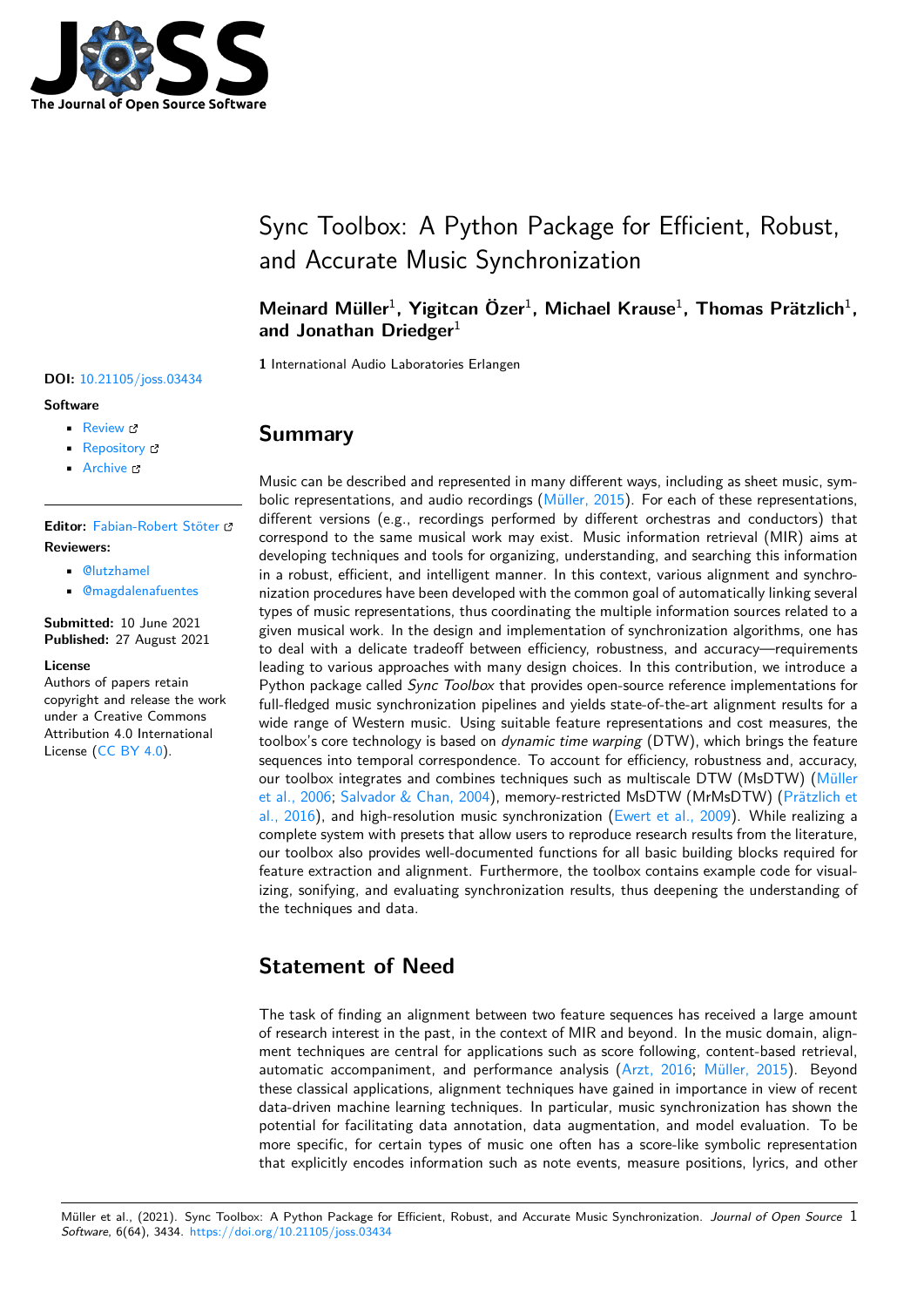

types of metadata. Furthermore, music experts often provide their harmonic, structural, or rhythmic analyses using such symbolic reference representations. Music synchronization techniques then allow for (semi-)automatically transferring these manually generated annotations from the reference to other symbolic or audio representations. This is particularly beneficial for music, where one has many recorded performances of a given piece. Thus, using music synchronization techniques, one may simplify the annotation process and substantially increase the number of annotated training and test versions. For example, in Zalkow et al. (2017), a multi-version approach for transferring measure annotations between music recordings (Wagner operas) is described. The "Schubert Winterreise Dataset" provides another example where automated techniques were applied to transfer measure, chord, local key, structure, and lyrics annotations (Weiß et al., 2021). Including nine performances (versi[ons\) of Schub](#page-3-1)e[rt's so](#page-3-1)ng cycle, this cross-version dataset was used in Weiß et al.  $(2020)$  for training and evaluating data-driven approaches for local key estimation, where the different dataset splits across songs and performances provided new insights into the algorithms' generalization capabilities.

Being a cent[ral task, there are](#page-3-2) a many software packages for sequence alignment of general time series. In the audio domain, the librosa [Python pac](#page-3-3)k[age by](#page-3-3) McFee et al. (2015) offers a basic DTW-based pipeline for synchronizing music recordings. Since the complexity of alignment techniques such as DTW is proportional to the product of the feature sequences' lengths, runtime and memory requirements become issues when dealing with long feature sequences. Using a fast online time warping (OLTW) algorith[m as described by](#page-2-5) Dixon &  $W$ idmer (2005), the software $^1$  (Music Alignment Tool CHest) allows for an efficient alignment of audio files. While being efficient, such online approaches are prone to local deviations in the sequences to be aligned. An efficient yet robust alternative is offered by offline procedures based on multiscale strategies such as MsDTW (Müller et al., 2006; Salvador & Cha[n, 2004\).](#page-2-6) [The recent Py](#page-2-6)thon package [l](#page-1-0)inmdtw<sup>2</sup> contains an implementation of MsDTW as well as a linear memory DTW variant described in Tralie  $&$  Dempsey (2020). Another important issue in music synchronization is the temporal accuracy of the alignments, which may be achieved by considering additional local cues such as on[set features \(Ewert](#page-2-1) [et al., 2009\). Improvin](#page-3-0)g the accuracy, however, often goes al[on](#page-1-1)g with an increase in computational complexity and a decrease in overall robustness.

With our *Sync Toolbox*, we offer a Python package that provides all components needed to realize a music synchronization pipeline that is robust, efficient[, and accurate. Firs](#page-2-3)t, to account for robustness and efficiency, it implements the memory-restricted MsDTW approach from Prätzlich et al. (2016) as its algorithmic core component. Second, to account for accuracy, it integrates the high-resolution strategy from Ewert et al. (2009) in the finest MsDTW layer. Third, the toolbox contains all feature extractions methods (including chroma and onset features) needed to reproduce the results from the research literature. Fourth, we also [provide function](#page-2-2)s [requ](#page-2-2)ired for quantitative and qualitative evaluations (including visualization and sonification methods). Even though it over[laps the prev](#page-2-3)io[usly m](#page-2-3)entioned software (e.g., librosa and linmdtw), the Sync Toolbox provides, for the first time, an open-source Python package for offline music synchronization that produces state-of-the-art alignment results regarding efficiency and accuracy. Thus, with the publicly available and well-documented Sync Toolbox, we hope to fill a gap between theory and practice for an important MIR task, while providing a useful pre-processing, annotation, and evaluation tool for data-driven machine learning.

# **Design Choices**

When we designed the Sync Toolbox, we had a number of different objectives in mind. First, we tried to keep a close connection to the research articles by Ewert et al. (2009) and Prätzlich

<sup>1</sup>http://www.eecs.qmul.ac.uk/~simond/match/

<span id="page-1-1"></span><span id="page-1-0"></span><sup>2</sup>https://github.com/ctralie/linmdtw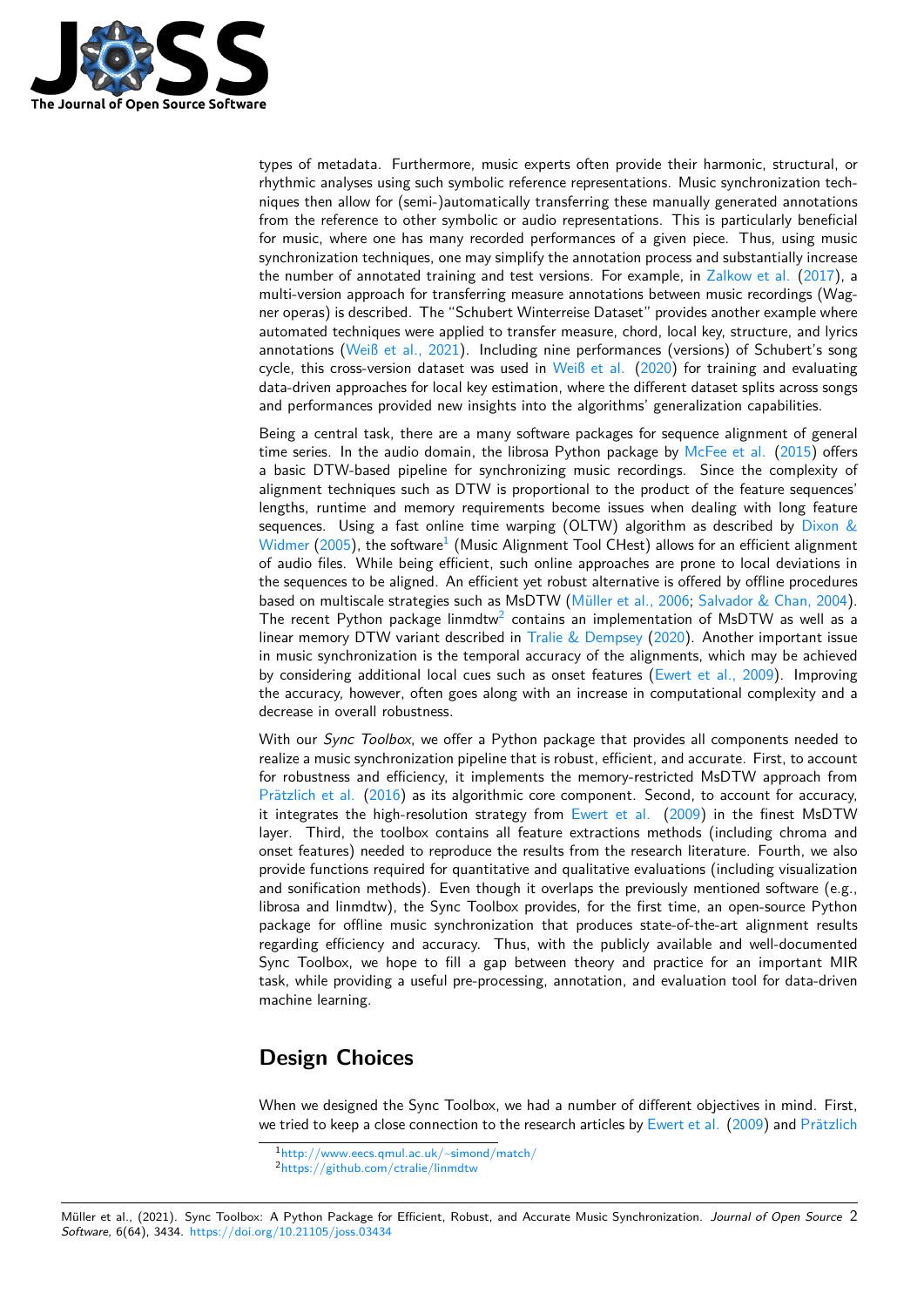

et al.  $(2016)$ . Second, we reimplemented and included all required components (e.g., feature extractors, DTW), even though such basic functionality is also covered by other packages such as librosa and linmdtw. This way, along with a specification of meaningful variable presets, the Sync Toolbox provides reference implementations that can exactly reproduce previously publis[hed re](#page-2-2)search results and experiments. Third, we followed many of the design principles suggested by librosa (McFee et al., 2015), which allows users to easily combine the different Python packages. The Sync Toolbox code along with API documentation is hosted in a publicly available GitHub repository.<sup>3</sup> Finally, we included the synctoolbox package in the Python package index PyPI, which makes it possible to install synctoolbox with the standard Python package man[ager pip.](#page-2-5)<sup>4</sup>

### **Acknowledgement[s](#page-2-7)**

The synctoolbox package builds on results, material, and insights that have been obtained in close collaboration with different people. We would like to express our gratitude to former and current students, collaborators, and colleagues who have influenced and supported us in creating this package, including Vlora Arifi-Müller, Michael Clausen, Sebastian Ewert, Christian Fremerey, and Frank Kurth. We also thank the German Research Foundation (DFG) for various research grants that allowed us for conducting fundamental research in music processing (in particular, MU 2686/7-2, DFG-MU 2686/14-1). The International Audio Laboratories Erlangen are a joint institution of the Friedrich-Alexander-Universität Erlangen-Nürnberg (FAU) and Fraunhofer Institute for Integrated Circuits IIS.

### **References**

Arzt, A. (2016). *Flexible and robust music tracking* [PhD thesis]. Universität Linz.

- Dixon, S., & Widmer, G. (2005). MATCH: A music alignment tool chest. *Proceedings of the International Society for Music Information Retrieval Conference (ISMIR)*, 492–497. https://doi.org/10.5281/zenodo.1416951
- <span id="page-2-6"></span><span id="page-2-4"></span>Ewert, S., Müller, M., & Grosche, P. (2009). High resolution audio synchronization using chroma onset features. *Proceedings of IEEE International Conference on Acoustics, [Speech, and Signal Processing \(ICASSP\)](https://doi.org/10.5281/zenodo.1416951)*, 1869–1872. https://doi.org/10.1109/icassp. 2009.4959972
- <span id="page-2-3"></span>McFee, B., Raffel, C., Liang, D., Ellis, D. P. W., McVicar, M., Battenberg, E., & Nieto, O. (2015). Librosa: Audio and music signal analysis in Python. *Proceedings the Python [Science Confe](https://doi.org/10.1109/icassp.2009.4959972)rence*, 18–25. https://doi.org/10.25080/M[ajora-7b98e3ed-003](https://doi.org/10.1109/icassp.2009.4959972)
- Müller, M. (2015). *Fundamentals of music processing* [Monograph]. Springer Verlag. https: //doi.org/10.1007/978-3-319-21945-5
- <span id="page-2-5"></span>Müller, M., Mattes, H., & K[urth, F. \(2006\). An efficient multiscale approa](https://doi.org/10.25080/Majora-7b98e3ed-003)ch to audio synchronization. *Proceedings of the International Society for Music Information Re[trieval](https://doi.org/10.1007/978-3-319-21945-5) [Conference \(ISMIR\)](https://doi.org/10.1007/978-3-319-21945-5)*, 192–197.
- <span id="page-2-1"></span><span id="page-2-0"></span>Prätzlich, T., Driedger, J., & Müller, M. (2016). Memory-restricted multiscale dynamic time warping. *Proceedings of the IEEE International Conference on Acoustics, Speech, and Signal Processing (ICASSP)*, 569–573. https://doi.org/10.1109/ICASSP.2016.7471739

<sup>3</sup>https://github.com/meinardmueller/synctoolbox

<span id="page-2-7"></span><span id="page-2-2"></span><sup>4</sup>https://pypi.org/project/synctoolbox